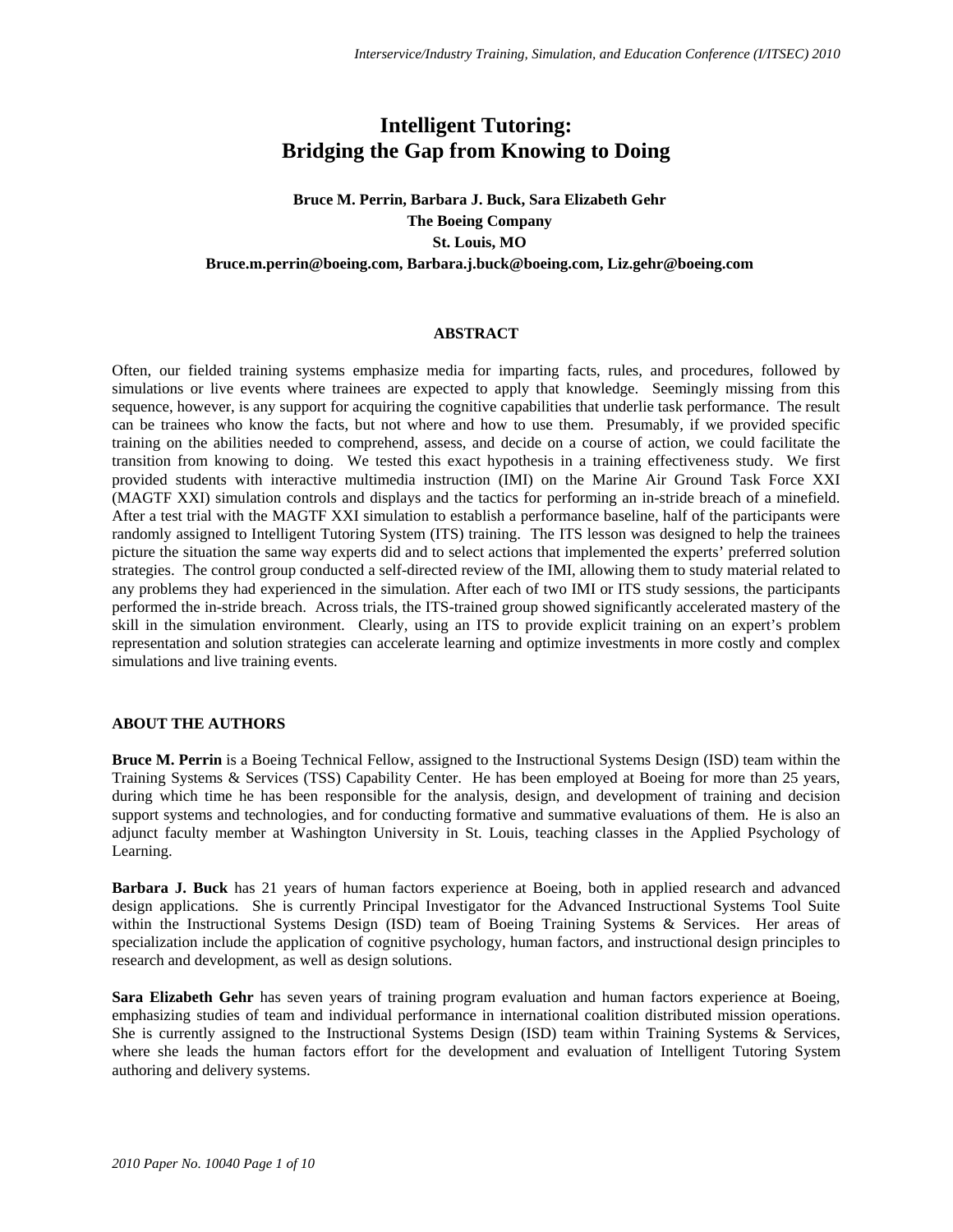# **Intelligent Tutoring: Bridging the Gap from Knowing to Doing**

# **Bruce M. Perrin, Barbara J. Buck, Sara Elizabeth Gehr The Boeing Company St. Louis, MO Bruce.m.perrin@boeing.com, Barbara.j.buck@boeing.com, Liz.gehr@boeing.com**

Over the last 45 years, there has been a substantial amount of research on the differences between experts and novices in their job task and problem-solving performance. In domains as diverse as chess (de Groot, 1965) to computer programming (Jeffries, Turner, Polson, & Atwood, 1981) to maintenance troubleshooting (Gitomer, 1984; Glaser et al., 1985), researchers have identified and documented systematic, expert-novice differences in how problems are represented and how they are solved. While there is substantial variation in the terminology used across this diverse set of domains, there appear to be several consistent findings (Sternberg, 2003; Anderson, 2004; Clark et al., 2007). Chief among the findings are differences in the ways problems are represented, with experts using representations that facilitate a solution; differences in the application of overarching strategies that guide the selection of actions; and differences in the degree to which sets of tactical actions have become "automated" through repeated use.

Presumably, providing explicit training on job task and problem-solving abilities such as these would facilitate skill acquisition. In response, cognitive task analysis (CTA) procedures have been developed specifically to expose the knowledge structures and strategic and tactical problem-solving processes of experts, so that they can be used in instruction. Using CTA methods, Means and Gott (1988), for example, speculated that 50 hours of training on experts' representations of the equipment and their maintenance troubleshooting strategies provided the equivalent of five years of job experience. The experimental data on this hypothesis, however, is quite limited, although generally positive. Lee (2004), for example, conducted a meta-analysis study that used literature searches of 10 major academic databases covering the 19-year period of 1985 to 2003. Only seven studies were found that provided experimental data on the effect of CTA-based training on task performance.

Our objective in conducting this work was to add to this research base. Specifically, we studied a simple training sequence of Interactive Multimedia Instruction (IMI) followed by simulation-based training. The IMI was used to present and test understanding of the declarative knowledge of the task – the facts, rules, and procedures used in performing it. Students then practiced the use of this knowledge in simulation-based training scenarios. The primary question under study was whether the addition of explicit abilities training, in the form of an Intelligent Tutoring System (ITS) lesson on an expert's strategies and ways of representing the problem would facilitate learning to perform in the simulation.

In general terms, ITSs operate by comparing a student and an expert model. The expert model is designed to capture the ways an expert represents and/or solves problems in the domain and may be built using results from a CTA. The student model is formed and dynamically adjusted as a student solves problems that the ITS poses. These models are compared, and a third ITS model, an instructional or pedagogical model, then mediates how the estimated differences are translated into instructional interventions. Beyond this somewhat standard, three-model architecture, however, there is little consistency in how ITSs are constructed, how the comparisons are performed, or what actions are taken when differences are identified. A number of ancillary capabilities are also often included in an ITS, e.g., mixed initiative dialog, system learning, dynamically generated explanations or feedback, etc. Assessing ITSs, as a result, is not only about measuring the impact of the system on learning; it should also involve a description of the features and capabilities of the system that could be responsible for the effect (Gold, 1998). We address that objective in the next section.

#### **The Intelligent Tutoring System Implementation**

Figure 1 overviews our implementation of the ITS. Our student model implements a profile of dynamically maintained variables, with each variable corresponding to one learning objective. These variables are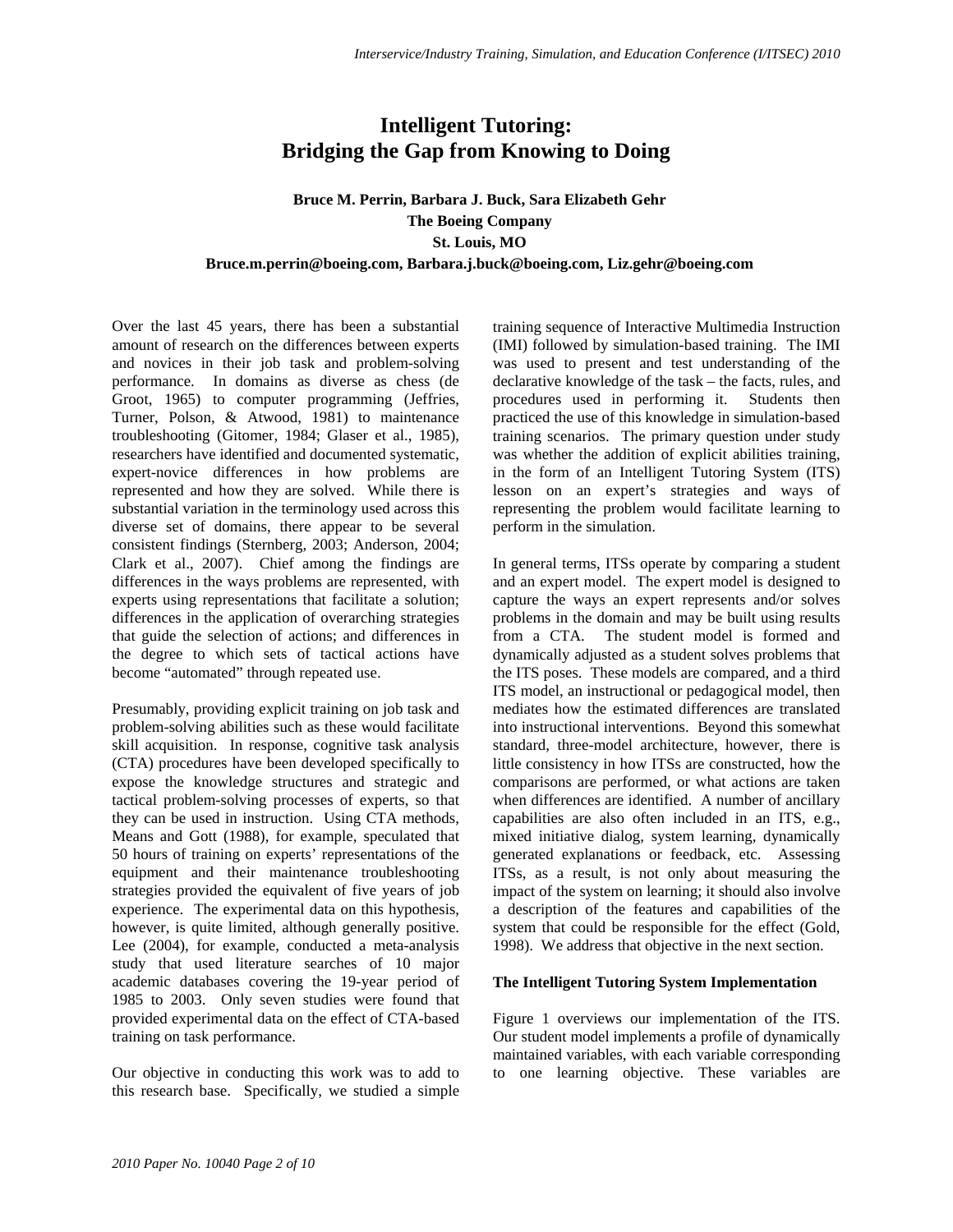

**Figure 1. Specific Model Implementations in ITS** 

estimated as moving averages over a specified number of observations. As a result, changes due to learning are reflected across exercises, as the average increases due to correct performance, or decreases as errors are made. The amount that scores are changed can be adjusted according to the degree to which the action reflects mastery of the learning objective. Amount of change is also adjusted according to the degree of support the ITS provided to the student in selecting this action.

With student requests for assistance or student errors, our instructional model responds with information on problem-solving strategies or problem representation. The specificity of the information increases as additional requests are made or additional errors occur. The instructional model is also tasked with selecting follow-on exercises. By examining current student model scores, the instructional model identifies exercises that represent the next step in skill development or that are needed to clarify diagnostic information (see Perrin, Buck, Dargue, Biddle, Stull & Armstrong, 2007 for additional detail).

Our implementation of the expert model is based on the CTA technique known as PARI, for Precursor, Action, Results, and Interpretation (Hall, Gott, & Pokorny, 1995). Although PARI was developed for the analysis of maintenance troubleshooting tasks, it is based on a more general view of problem-solving as search through a problem space (Newell & Simon, 1972). PARI includes standard procedures that can be used to identify representative problem sets for ITS exercises. It also provides methods to elicit detailed information from experts on how they represent a given state of a solution (what issues have been resolved and what issues remain), optimal and alternative paths to a solution, and their strategies for

selecting actions at each step along those paths. Our expert model directly encodes these solution paths. For each path, the model also encodes the expert's summary of the situation (representation of the problem) and the rationales for the possible next steps (see Figure 2). Additional detail on our ITS architecture and implementation can be found in Perrin (2009).

#### **THE TRAINING EFFECTIVENESS STUDY**

To test our primary hypothesis that specific abilities training would facilitate the development of problemsolving skills during advanced, follow-on training, we needed to identify the following:

- A cognitively complex problem-solving skill that would benefit from abilities training. Simply put, there would be little to gain from training abilities, if there are few cognitive demands in performing the skill; and
- A simulation, live, or other environment where skill acquisition could be measured following abilities training.



**Figure 2. Optimal and Alternative Decision Paths in the Expert Model**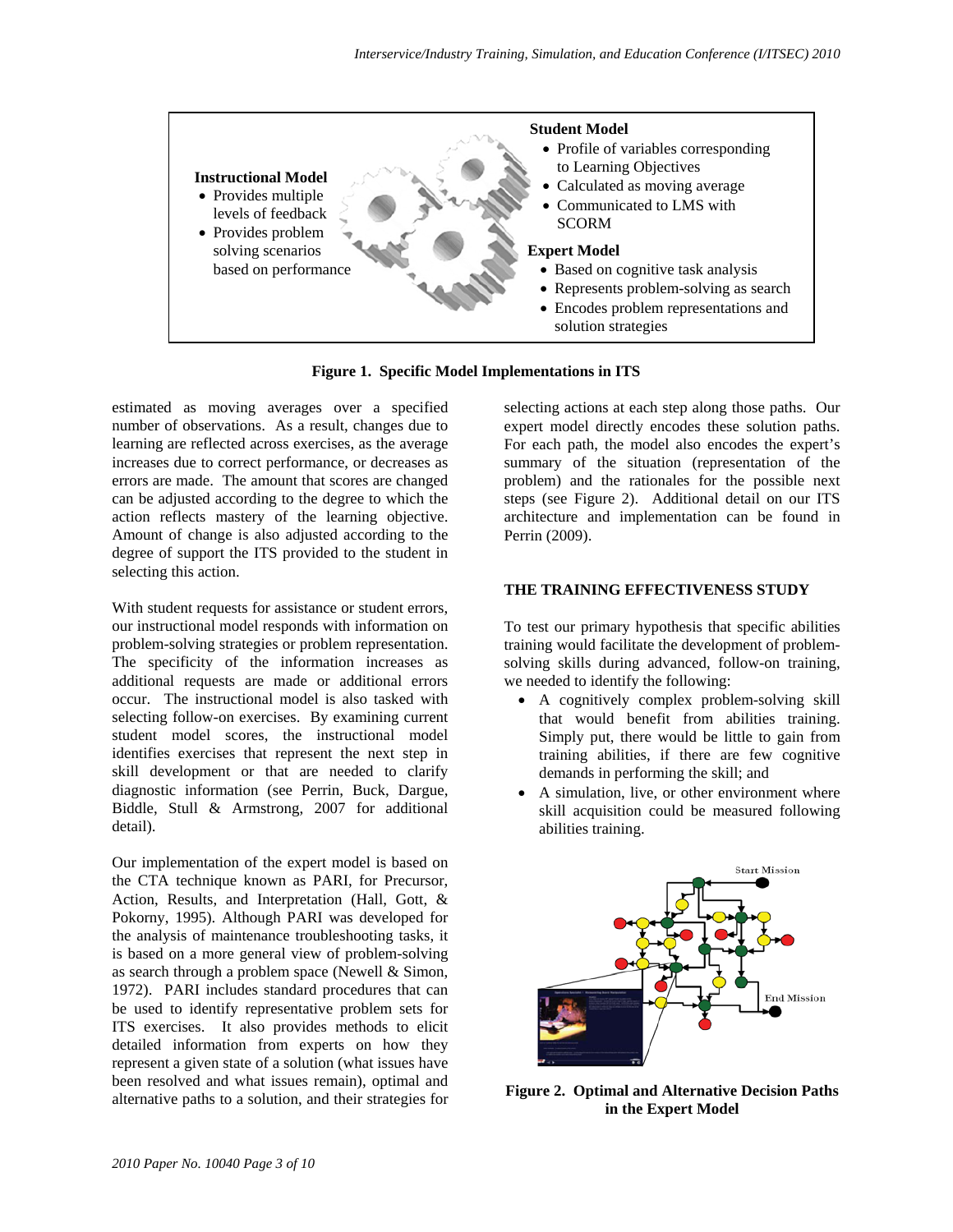We met both of these objectives by using a prototype system we had developed under contract for the Joint Advanced Distributed Learning Co-Laboratory (Joint ADL Co-Lab) in Orlando, FL (Biddle, Perrin, Dargue, Pike, & Marvin, 2006).

The skill taught by the prototype is that of coordinating and directing an in-stride breach of a minefield as the commander of a mechanized infantry – tank team. Although the in-stride breaching tactic is relatively well defined, it meets the requirement for cognitive complexity. It requires initial planning and continuing, time-critical problem solving as the scenario unfolds. Abilities to assess situations, to evaluate alternatives, and to coordinate actions are critical. Formative studies conducted as part of this project supported the premise that the skill was cognitively complex. High rates of error, particularly errors of omission, were common initially, as the problem-solving skill built through practice.

In the prototype, the skill acquisition environment is provided by the Marine Air Ground Task Force XXI (MAGTF XXI) simulation. MAGTF XXI is a realtime, High Level Architecture (HLA) conformant, tactical simulation built for the U.S. Marine Corps. It was developed by MAK Technologies under the Program Manager Training Systems (PM TRASYS) Tactical Decision-making Simulation (TDS) program to facilitate expeditionary warfare training. Measuring skill acquisition was also facilitated, as the prototype implemented automated performance assessment algorithms that we had designed and built for the project. For the scenarios used in this study, the prototype could detect and evaluate 21 distinct actions.

Use of the automated performance assessment capabilities of the prototype was also noteworthy, as it eliminates experimenter bias as a possible threat to the internal validity of the study. Simply put, experimenter expectations could not influence performance data that were automatically generated by the prototype. Additional detail on this prototype and the simulation task are provided in Biddle, Perrin, Dargue, Pike, and Marvin (2006).

## **METHOD**

## **Participants**

Twenty-four Boeing employees volunteered for the study. The group was composed of 20 males and 4 females. Six had prior military experience, but individuals with previous experience with infantrytank task force operations were disqualified from participation.

#### **Procedure**

Participants first read and signed an Informed Consent form. It described their rights to anonymity and to withdraw at any time, as well as the general features of the study. Next, they completed a brief demographic questionnaire. It included questions on age, gender, education, and the frequency of computer games use.

All participants then received Interactive Multimedia Instruction (IMI) that covered the in-stride breaching tactics and the MAGTF XXI interface. The instruction included descriptions, photographs, and graphics of the equipment; annotated screen shots and narrated video clips of the MAGTF simulation displays and commands; and annotated screen shots illustrating breaching operations and tactics. The participants had 30 minutes to complete these materials, and all of them did so, with a few moments for review. Following study of the IMI, all participants were given a knowledge test. The knowledge test consisted of 63 multiple-choice or matching questions. The tests were scored and returned to the participants with corrections, so they could review their performance and improve their understanding of the breaching tactics and simulation displays and controls.

Next, each participant used the MAGTF XXI simulation to conduct the initial phases of an in-stride breach. Each scenario ended when the units were positioned for the breach and when fire to suppress the opposing force and mask your units' movements was established. The scenarios were limited to these steps so that they would be short enough to allow multiple trials. Participants were given 10 minutes to complete these actions. To this point, all participants had received the same instructions and training; this initial trial established a performance baseline. After it, the participants were randomly assigned to one of two training treatments as follows.

## **IMI Review (Control)**

Under the control condition, participants were given 20 minutes to conduct a self-directed review of the IMI and take and receive feedback on a knowledge test. The IMI review allowed them to focus on any aspects of the breaching tactics or the simulation controls and displays that they wished, based on problems they had experienced during the baseline trial. This review was followed with another test,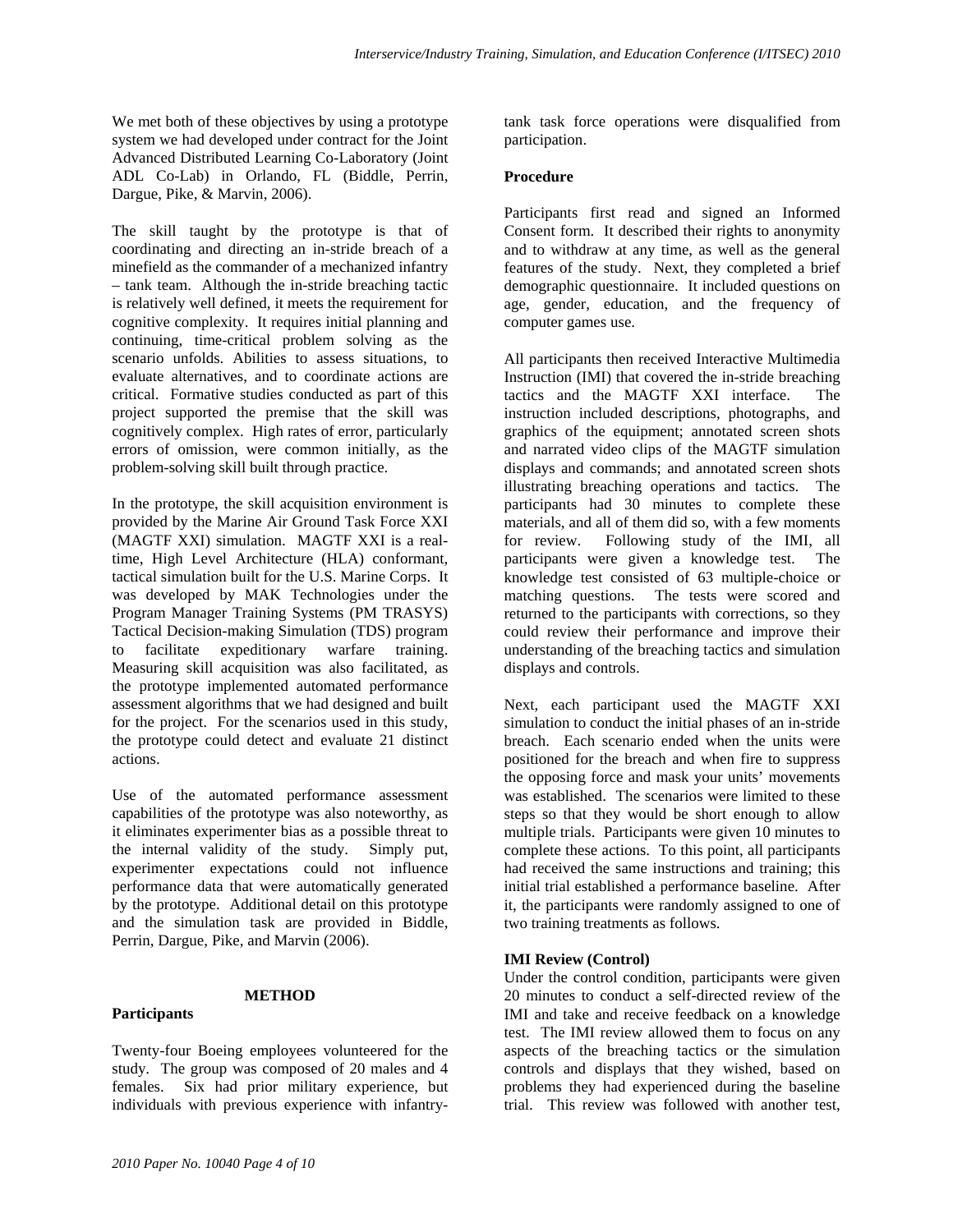which was scored and returned to provide feedback, as before. This test had the same questions as the first, but in a different order. Because reviewing the IMI and receiving feedback from a knowledge test represents the control condition of this study, it is important to note that this IMI was originally created to provide training for the prototype system. It represents an independent product, designed with the objective of fully preparing users for the prototype system, and not merely as a control condition for this study.

Following the self-directed review and test, participants in the IMI Control group conducted a second in-stride breach using MAGTF XXI. This trial was followed with a final round of self-directed IMI review, knowledge testing with feedback, and an in-stride breach using MAGTF XXI. Thus, overall, each participant conducted three breaching operations, the first providing a baseline followed by two test trials. Each scenario was identical, so improvement in performance would represent a combination of study of the declarative knowledge in the IMI, knowledge testing feedback, and practice on the simulation.

## **Intelligent Tutoring System (Experimental)**

Following the baseline trial, participants in this group studied an ITS lesson built using the architecture described previously. The ITS lesson did not repeat the declarative knowledge covered in the IMI. Rather, it presented a mission that required an instride breach that was similar to, but different from one used in the test trials. It required that the participants select an action to implement along the optimal or alternative solution paths. It provided hints on the next actions, based on the expert's preferred solution strategy, when the student asked for assistance. It also provided feedback on the student's actions, including the impact on problem resolution and the optimal action, if it was different from what the student had selected. The ITS required the students to apply their knowledge of the MAGTF XXI interface and breaching tactics. For example, the IMI described how to use light vegetation and terrain features to help mask the movement of units. It also provided screen shots and interpretations of terrain displays. The ITS lesson, on the other hand, reached points in problem solutions where a unit needed to be moved, and asked the student to select a route. That selection, of course, depends upon the student using his/her knowledge of terrain masking (see Figure 3).



**Figure 3. Selecting Routes in the ITS** 

After completing the ITS lesson, this group conducted a second in-stride breach using MAGTF XXI. This trial was followed with a final round of ITS study and a final in-stride breach. Similar to the control participants, each participant in the ITS group conducted three breaching operations, with one providing a baseline and two test trials.

The average time students took to study the ITS lesson was about 20 minutes the first time and about 15 minutes the second time. These study times were approximately the same as the time the control participants spent reviewing the IMI and their knowledge test results. Overall, the study times between the groups were approximately equal.

## **Data and Analysis**

The primary data used for this study were the 21 actions that were automatically monitored and scored during the MAGTF XXI in-stride breach test scenarios. To help organize these data and provide more stability in the measures, the actions were grouped into one of six behaviors, as follows:

- 1. Establish Support by Fire: Assign and position units to provide support by fire.
- 2. Coordinate Movement: Coordinate arrival of support by fire units.
- 3. Position for Breach: Assign and position other units to perform or support the breach.
- 4. Identify safe route: Establish route that minimizes exposure to hostile fire.
- 5. Control Suppressing Fire: Establish locations and frequency for suppressing fire.
- 6. Control Obscuring Fire: Establish locations and frequency of fire to help mask your movements.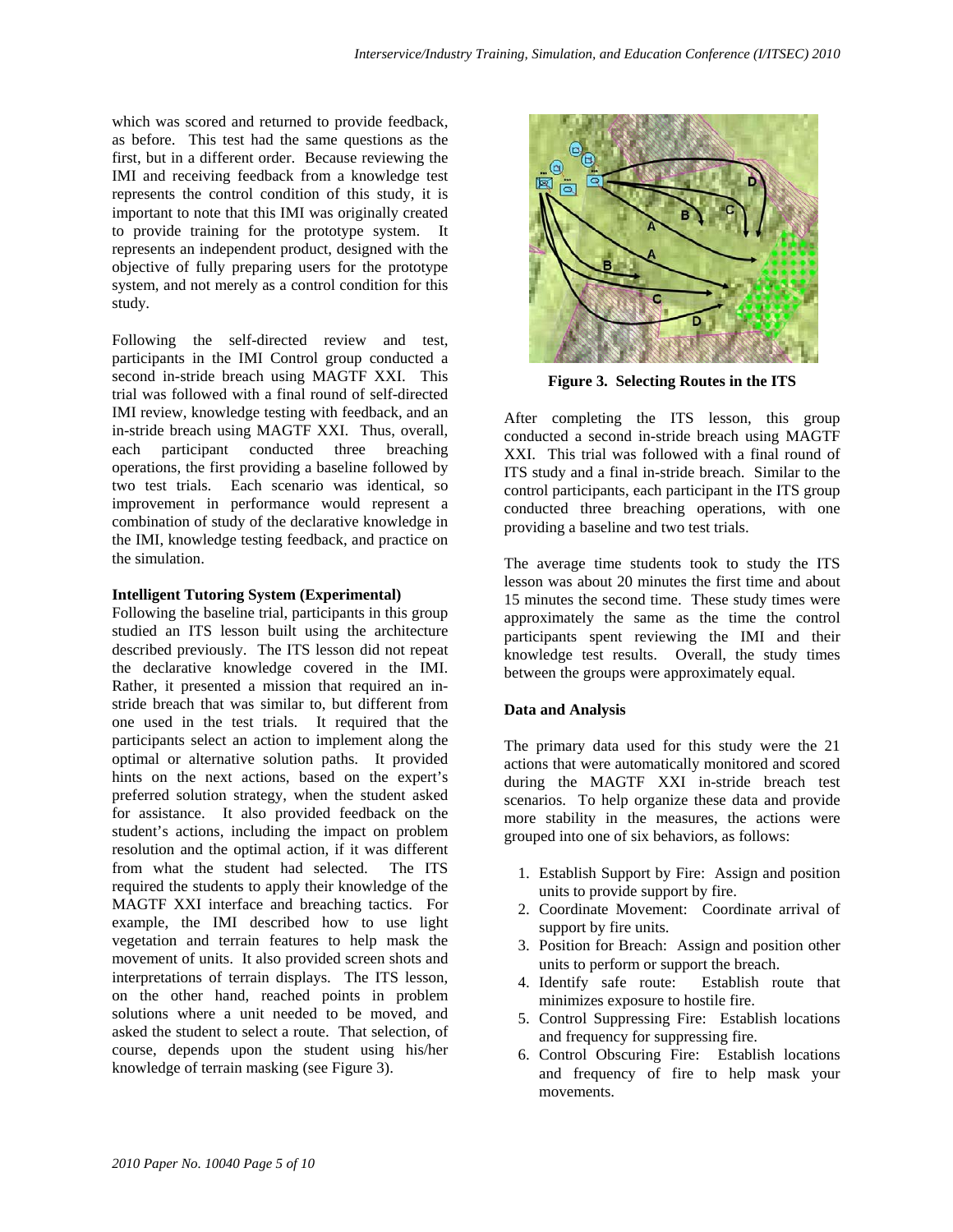Scores on these behaviors were the proportions of correct actions to the total number of opportunities. These six measures were used in a treatment by trials, repeated measures analysis of variance (ANOVA).

#### **RESULTS**

We conducted several tests for pre-existing differences between our two treatment groups. Twogroup t-tests were run on several of the demographic factors, and no significant differences between the groups were identified: age  $(t(21) = -0.58, p < .568)$ ; years of education  $(t(21) = 0.84, p \le 0.408)$ ; and frequency of playing computer games  $(t(21) = -0.63$ ,  $p < 0.535$ ). We also examined differences between our treatment groups in their initial knowledge of breaching tactics and the MAGTF interface using the first knowledge test. The difference in this initial knowledge test score did not reach statistical significance (**t**(21) = 0.43, **p** < 0.672). Based on these results, there is little reason to believe there were any substantial, pre-existing differences between our two treatment groups.

For the primary test of our hypothesis, the results from the repeated measures ANOVA are provided in Table 1. For three of the six behaviors, the trial by treatment interaction was significant, indicating different patterns of skill acquisition in the simulation depending on whether the participants reviewed the IMI or studied the ITS. Each of these three behaviors also showed either a trial or a treatment main effect. For the other three behaviors, all

treatment, trial, and interaction effects did not reach significance, except for one trial main effect.

To explore the nature of these results, we averaged the scores of the three behaviors that were affected by the training treatment (e.g., the first three rows of Table 1). We also averaged the three behaviors that were not influenced by the training treatment. These calculations produce two composite measures that we used for descriptive purposes only – one composed of nine actions representing three behaviors that were apparently influenced by the training treatment, and one composed of 12 actions representing three behaviors that were not affected by the treatment. In Figure 4, scores on these two composite measures are shown across trials for the IMI and ITS training treatments.

The difference seems apparent. For those behaviors affected by the training treatment, the initial performance of both groups was relatively poor. Both groups exhibited appropriate behaviors less than 20% of the time. Over the course of studying the ITS lesson, however, performance of the experimental group improved steadily. This group started showing successful performance in only about one in five opportunities (.21) in Trial 1 (baseline) and ended the training with performance approaching 60% (.57). The Control group, on the other hand, showed virtually no change in performance, and if anything, showed a slight downward trend from .28 in Trial 1 (baseline) to .24 in Trial 3.

| <b>Simulation Behavior</b>       | <b>Treatment</b>               | Trial                           | <b>Trials X</b><br><b>Treatment</b> |
|----------------------------------|--------------------------------|---------------------------------|-------------------------------------|
| <b>Establish Support by Fire</b> |                                | $F(2,44) = 21.88;$<br>p < 0.001 | $F(2,44) = 3.14;$<br>p < 0.05       |
| Coordinate Movement              |                                | $F(2,44) = 6.25;$<br>p < 0.004  | $F(2,44) = 3.72$ :<br>p < 0.032     |
| Identify safe route              | $F(1,22) = 6.66;$<br>p < 0.017 |                                 | $F(2,44) = 5.45;$<br>p < 0.008      |
| Position for Breach              |                                | $F(2,44) = 4.51;$<br>p < 0.017  |                                     |
| Control Suppressing Fire         |                                |                                 |                                     |
| Control Obscuring Fire           |                                |                                 |                                     |

**Table 1. Summary of Significant Effects from ANOVA**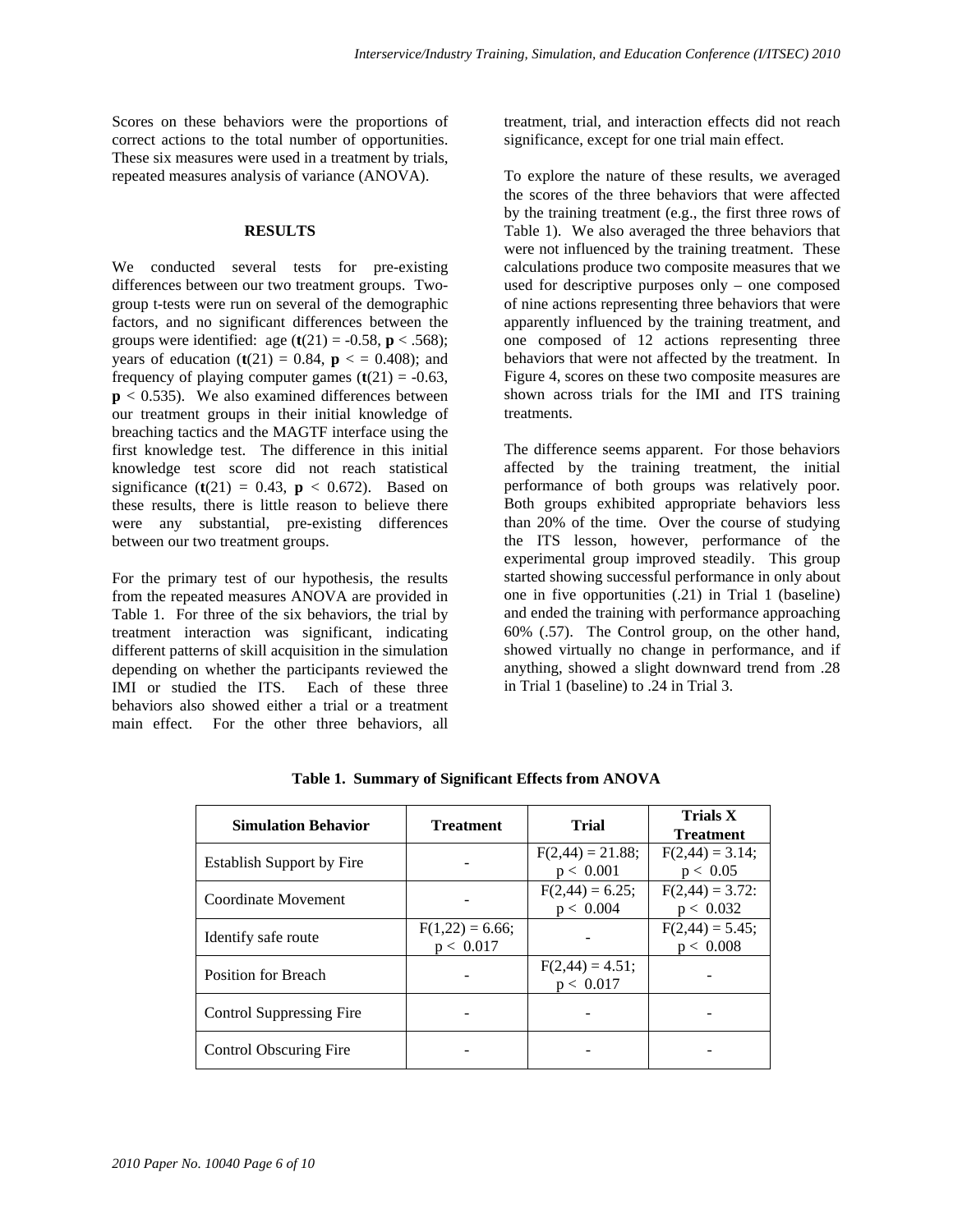

**Figure 4. Learning Curves for Behaviors Affected or Unaffected by Treatment** 

For the behaviors showing no treatment effects (no treatment main effect and no treatment by trial interaction), both groups showed initially high performance that changed little during the training. The IMI Control group initially performed 50% of the actions successfully, and finished at 65%. The comparable performance scores for the ITS Experimental group were 56% and 60%.

#### **DISCUSSION AND CONCLUSIONS**

Clearly, providing explicit training on abilities accelerated learning in the follow-on simulation scenarios. In fact, it appears that it did more than accelerate skill acquisition; it enabled learning for a large portion of the skill. Students who were limited to studying and getting feedback on the IMI and observing their performance in the simulation were making little or no progress on mastering a substantial subset of the in-stride breach behaviors (42.8% of the actions that we measured). Some explicit intervention, clarifying how, why, or when to apply declarative knowledge appears to be crucial to attaining substantial aspects of this skill.

Post analysis, there seems to be a consistent difference between behaviors that benefited from explicit abilities training and those that did not. The behaviors dealing with controlling fire and positioning for breach, which did not benefit from ITS training, seem relatively straightforward. For example, the IMI on controlling fire specified the type, location, and pace of firing, with few, if any, requirements for evaluation and decision making. The transparency of these behaviors is also supported by the initial high rate of performance. Participants in both groups performed well on these behaviors with only the initial IMI training and performance changed little with additional training of either type. The difficulty in implementing these behaviors seemed more a matter of remembering them, with all the other on-going demands on attention, rather than deciding when or how to use them.

The behaviors that were impacted by explicit abilities training, on the other hand, seemed to include a component of evaluation and judgment. Consider the behavior of identifying a safe route for transit. The principles involved appear simple enough, e.g., during movement, use terrain elevations and light vegetation to help conceal your assets from suspected areas of opposing forces. The IMI contained seven screens covering the topics of reading topographical maps and using terrain and vegetation to mask movement. The knowledge test, which was used to provide feedback on learning, contained six questions relevant to these topics. As the IMI Review group scored quite high on the final test (90.8% correct), it seems clear that these participants knew this information. Additionally, participants in the IMI Control group would have observed their units taking fire from the opposing forces during transit, which should have caused them to focus on these principles. Even so, they made no apparent progress in mastering the use of this tactic during the simulation scenarios.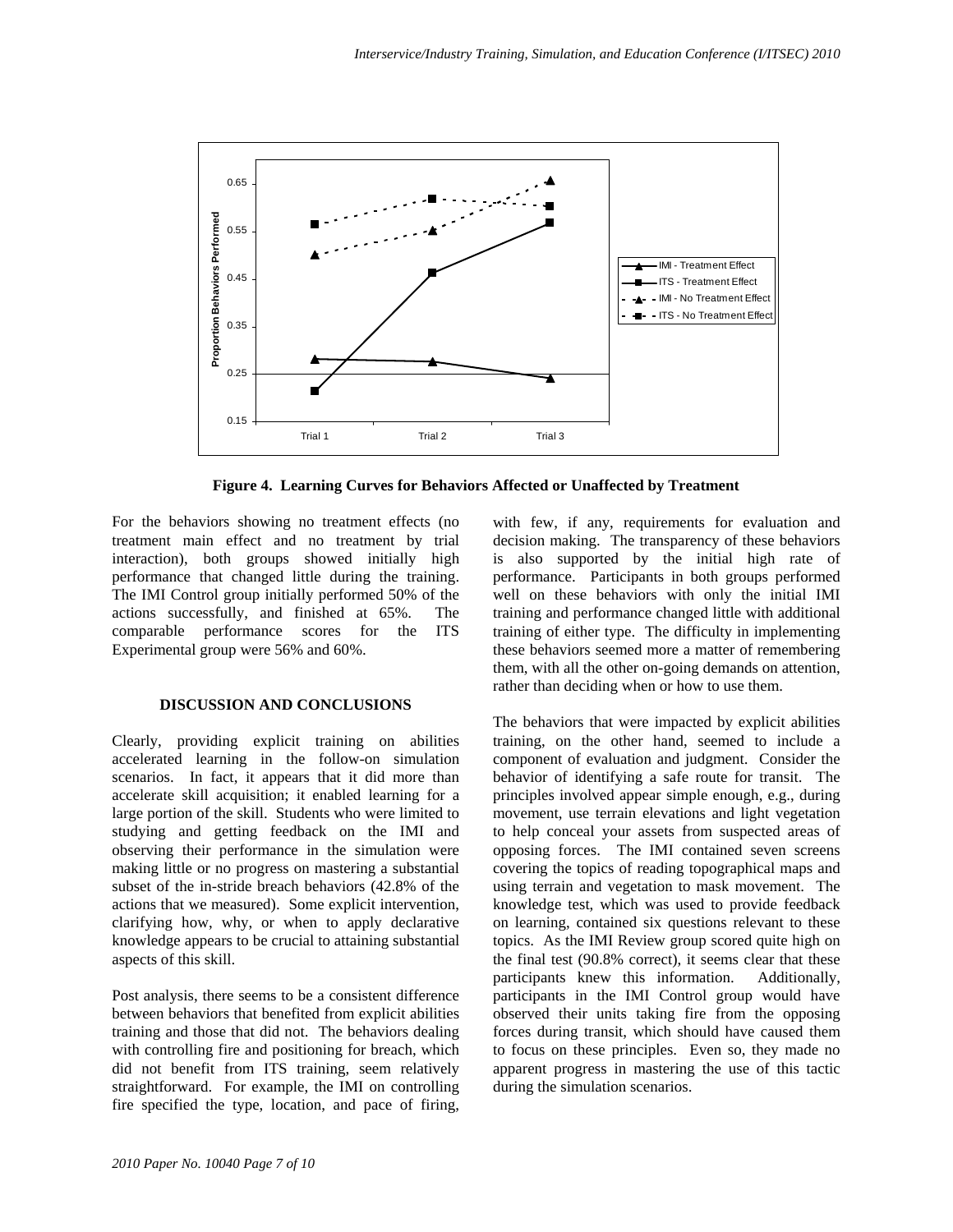The ITS lesson did not further review the principles related to safe transit. Those were known. Rather, in a similar, but distinct situation, the ITS required the student to implement these principles when and where they were needed. A situation requiring unit movement occurred naturally three times in the ITS training scenario. In those situations, students were given different paths, similar to what was shown in Figure 3. Students selected one action. For a valid selection, the ITS reinforced the decision, reviewing the elements of the situation that drove this choice from the expert's perspective, e.g., from the perspective of how the problem can be represented. It also reviewed the strategies and tactical actions that were the basis for this action. For incorrect responses, the ITS provided feedback based again on problem representation and strategy and tactics implemented, if any. The feedback covered the aspects of the problem unresolved, or perhaps even worsened, due to the action taken. Generally, the correct response was not given at this point; rather, the student was returned to the decision point to reconsider the remaining options. The impact of a valid response on problem resolution and strategy and tactic use was reviewed after the student took that path.

Given the impact of explicit abilities training on skill acquisition, the question becomes one of whether the impact is of practical significance. In other words, is the cost of developing and implementing explicit abilities training in an ITS offset by the reduction in time or staffing it can produce? A full scale training utility analysis is beyond the scope of this paper, but an informal analysis suggests that the answer is yes, even when relatively small numbers of students are to be trained.

Since participants without abilities training do not appear to be making substantial progress in mastering some portions of the skill, we can assume that we will need to add some explicit instruction. The appropriate comparison appears to involve the two training approaches below; each includes time requirements, either based on our study or estimated.

- 1. IMI, then ITS (35 minutes), then Simulation (30 minutes). This approach replicates the experimental treatment in this study. It includes the time for the first simulation exercise, even though it was designed only to provide a baseline of performance, as this trial might have affected learning.
- 2. IMI, then Simulation (estimated at 30 minutes), then Instructor Debrief (estimated at 42 minutes). This sequence is a modification of the

control treatment that adds instructor-led training on abilities.

One might ask: Why not add abilities training to the IMI? In fact, we consider the implementation of ITS that we used in this study as type of IMI. The ITS is basically Level 3 IMI that features high levels of interactivity; extensive branching that is based on comparing a student's problem-solving actions to those of an expert; and feedback based on the problem representation and problem-solving strategies and tactics of an expert.

Comparing the two approaches above, IMI is a constant. So, we can focus on the tradeoff between ITS development and delivery costs vs. the delivery costs of instructor-led simulation feedback for abilities training. For ITS development, our lessons draw much of their data from standard training products, e.g., learning objectives, standard exercise datasets, etc. (Perrin, 2009). As a result, ITS lessons can be constructed rapidly. The lesson used in this study, for example, was built in a little over seven hours. It should be noted, however, that this development benefited from the re-use of existing graphics and was built by an individual very familiar with the training task and our ITS authoring templates and methods. To provide a more conservative estimate of the development effort, we will use 25 hours.

To estimate delivery costs, we will need to estimate student and instructor time requirements under the second approach. If we assume that instructor-led debriefs are similar to instructor-led lectures, in terms of time requirements, there is an extensive research literature indicating that IMI reduces student contact time by about 20-30% compared to instructor-led training (Johnston, 1995; Kulik, 1994). If this relationship holds, then we could expect the instructorled debriefs to require 42 minutes (20% more than the ITS) for abilities training. We will exclude instructor time to observe the students during the simulation exercises, under the assumption that they would be present in any case. If they were present solely to provide abilities training, instructor time requirements should be increased by an additional 20 minutes in order to observe two, 10-minute simulation scenarios. Students, on the other hand, need to complete three, 10-minute simulation exercises, in order to complete the same amount of practice following abilities training as approach #1. The overall student time requirements would be 72 minutes.

Under these assumptions, explicit abilities training using the ITS on this single topic should reduce student time by 7 minutes and instructor time by 42 minutes.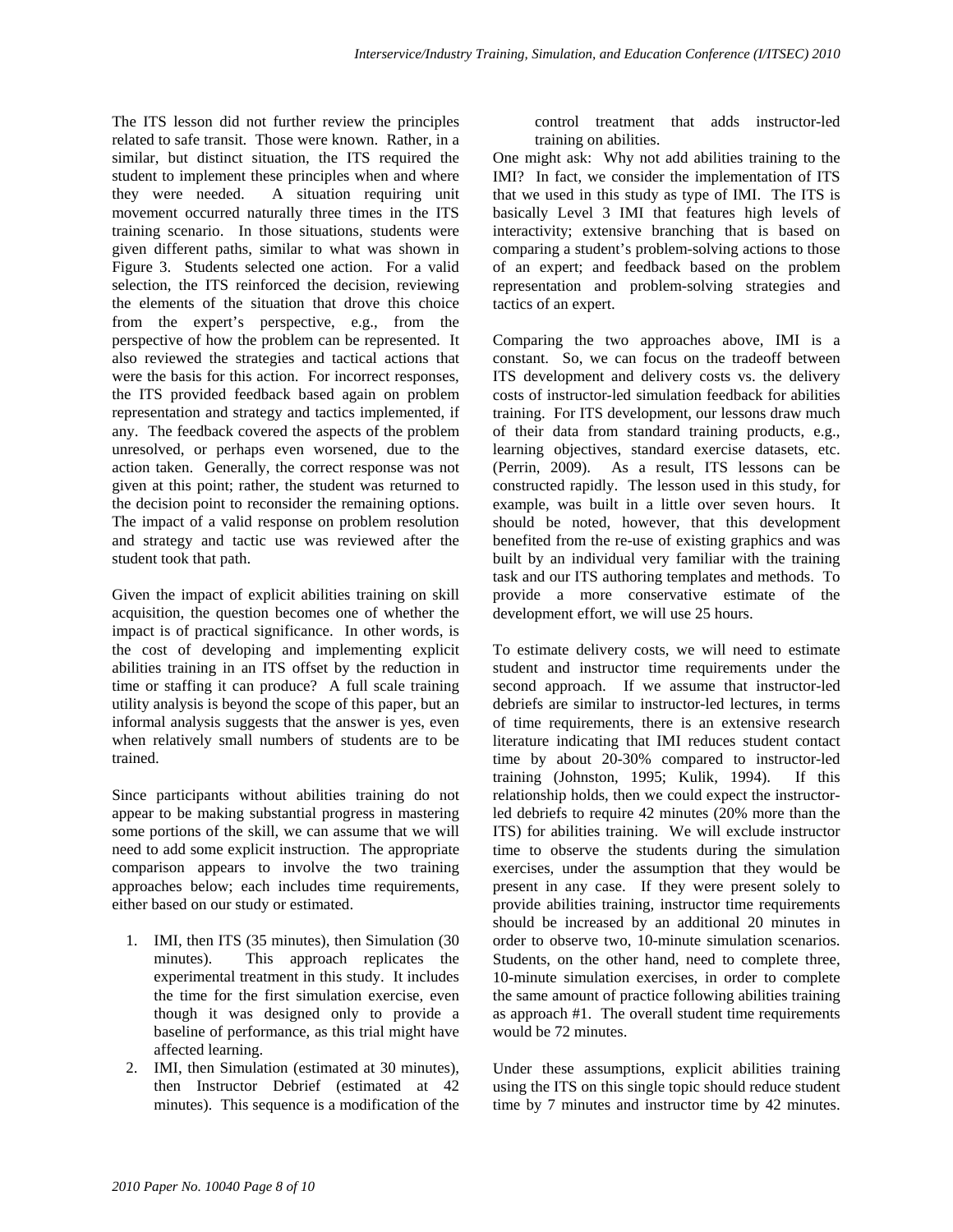With as few as 36 students, the savings of instructor time would exceed the development time for the ITS. Total student throughput time would have also been reduced by 4.2 hours (7 minutes times 36 students). If we include the time to observe two simulation scenarios as part of the instructor's time commitment, the breakeven point is only 24 students. When the simulation environment is particularly expensive to operate, including high-end devices or live events, even smaller numbers of students would be required to justify the development of an ITS.

There is also reason to believe that our estimate of the instructor's time requirement for abilities training during debrief may be conservative. A growing body of research suggests that providing this type of training may not be as simple as asking instructors to discuss how they solve problems, even if the instructor is an expert. When comparing experts' description of how they solve problems to specific solutions they have produced, experts often unintentionally omit steps (Johnson, 1983; Collins, Green, & Draper, 1985; Chao & Salvendy, 1994), cite factors in their descriptions that have no apparent relationship to the solutions they produced (Einhorn, 1974; Cooke & Breedin, 1994; Kareken & Williams, 1994), or overlook factors that are associated with their actions (Crandall & Getchell-Reiter, 1993). An ITS or other method based on a thorough CTA may be even more efficient in imparting an expert's abilities than our informal analysis suggests.

A final approach to proving explicit abilities training, not discussed above, would be to use automated methods for performance assessment and then, provide abilities feedback in the simulation. This capability could support the instructor, and thus reduce the staffing demands for covering abilities. That option, essentially, places the ITS capability in the simulation environment, rather than as a type of IMI. Such an approach has the advantage of using more realistic behaviors in the diagnosis and feedback cycle, but at the cost of developing methods that can accurately monitor and assess behavior in a complex, dynamic simulation.

Our ITS architecture was designed, in part, to enable its use as part of either IMI content or simulations. That is, rather than screen shots with discrete alternatives, as shown in Figure 3, the ITS would be integrated with the simulation and evaluate the student's commanded routes. The prototype system used in this study was employed solely to provide automatically scored behaviors. It did, in fact, implement our ITS student model as part of a study on learning needs diagnosis (Perrin, Buck, Dargue, Biddle, Stull & Armstrong, 2007). The data needed to evaluate a simulation-based ITS, compared to the alternatives above, is beyond the scope of this paper, but the capability exists.

The way experts see their task and select their courses of action are different from those of novices. This seems clear. What we have provided is empirical data, consistent with a small but growing body of research, which indicates that providing instruction via an ITS that depicts the experts' representations and solution strategies can facilitate skill learning. In short, this type of training can help to bridge the gap between knowing and doing.

#### **REFERENCES**

- Anderson, J.R. (2004). *Cognitive psychology and its implications*. New York, NY: Worth Publishers.
- Biddle, E., Perrin, B., Dargue, B., Pike, W.Y., & Marvin, D. (2006, December). *Performance based advancement using SCORM 2004.* Paper presented at the Interservice/Industry Training, Simulation, and Education Conference, Orlando, FL.
- de Groot, A.D. (1965). *Thought and choice in chess*. The Hague: Mouton.
- Chao, C.J., & Salvendy, G. (1994). Percentage of procedural knowledge acquired as a function of the number of experts from whom knowledge is acquired for diagnosis, debugging and interpretation tasks. *International Journal of Human-Computer Interaction*, *6*, 221-233.
- Clark, R.E., Feldon, D.F., van Merrienboer, J., Yates, K.A., & Early, S. (2007). Cognitive task analysis. In Spector, J.M., Merrill, M.D., van Merrienboer, J., & Driscoll, M.P. (Eds.), *Handbook of Research on Educational Communications and Technology*, New York, NY: Routledge.
- Collins, H. M., Green, R. H., & Draper, R. C. (1985). Where's the expertise?: Expert systems as a medium of knowledge transfer. In M. Merry (Ed.), *Proceedings of the fifth technical conference of the British Computer Society Specialist Group on Expert Systems '85* (pp. 323-334). New York: Cambridge University Press.
- Cooke, N. J., & Breedin, S. D. (1994). Constructing naive theories of motion on-the-fly. *Memory and Cognition, 22,* 474-493.